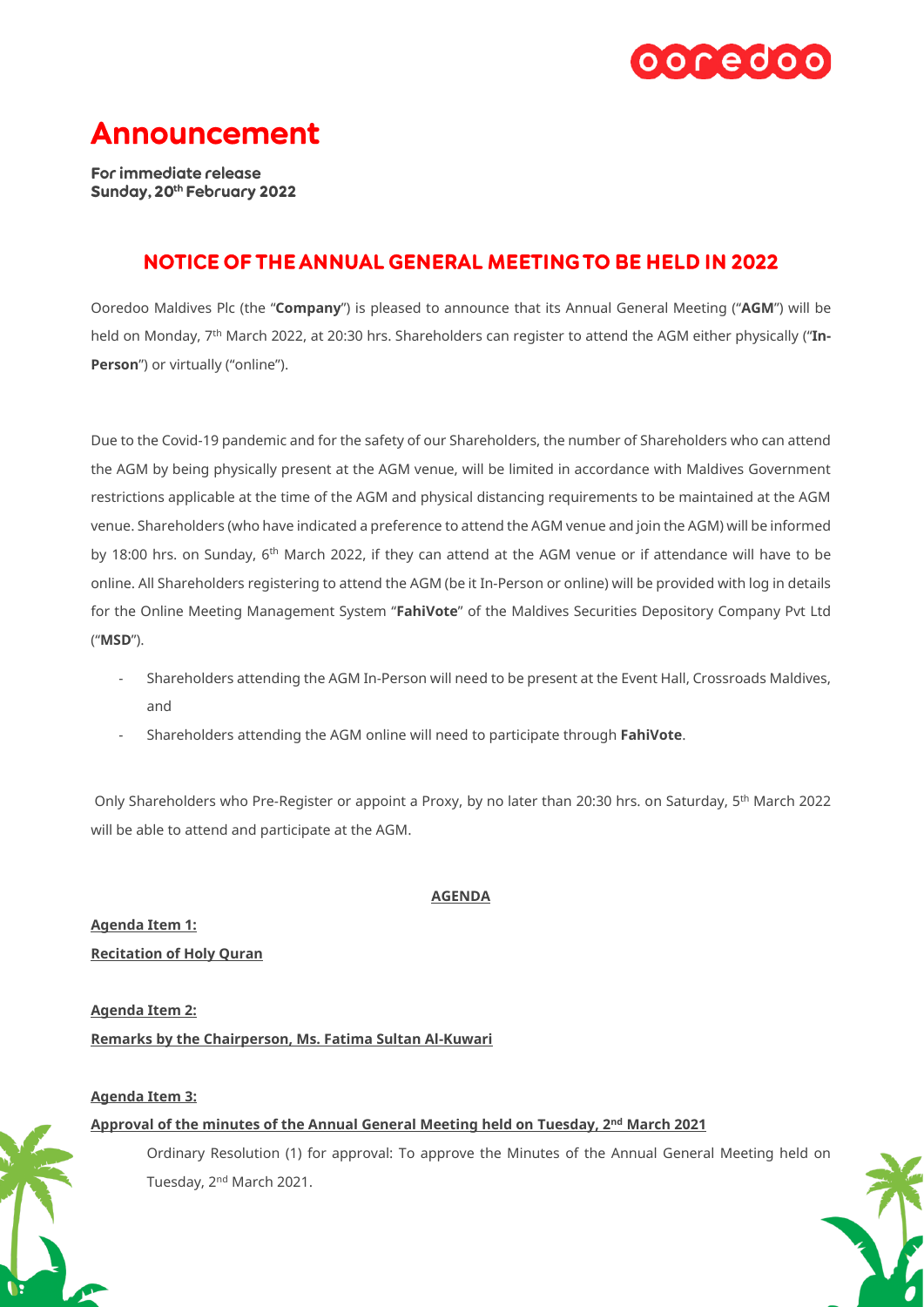The last Annual General Meeting was held on Tuesday, 2<sup>nd</sup> March 2021 at 20:30 hrs., virtually through the Online Meeting Management System "**FahiVote**" of the Maldives Securities Depository Company Pvt Ltd ("**MSD**"). The draft minutes can be viewed on the Company's website by accessing the link [http://www.ooredoo.mv/investors/.](http://www.ooredoo.mv/investors/)

#### **Agenda Item 4:**

#### **Remarks by the Managing Director and Chief Executive Officer, Mr. Khalid Hassan M A Al-Hamadi**

#### **Agenda Item 5:**

## **Approval of the Audited Balance Sheet, Profit and Loss Account and the Auditors' Report of the Company for the year ended 31st December 2021**

Ordinary Resolution (2) for approval: To approve the Audited Balance Sheet, Profit and Loss Account and the Auditors' Report of the Company for the year ended 31<sup>st</sup> December 2021.

The Audited Balance Sheet, Profit and Loss Account and the Auditors Report can be viewed on the Company's website by accessing the link [http://www.ooredoo.mv/investors/.](http://www.ooredoo.mv/investors/) 

## **Agenda Item 6:**

## **Approval of the Company's Directors' Report for the year ended 31st December 2021**

Ordinary Resolution (3) for approval: To approve the Directors' Report of the Company for the year ended 31st December 2021.

The Directors' Report can be viewed on the Company's website by accessing the link [http://www.ooredoo.mv/investors/.](http://www.ooredoo.mv/investors/)

#### **Agenda Item 7:**

#### **Approval of the appointment of the Auditors for 2022 and their remuneration**

Ordinary Resolution (4) for approval: To approve the appointment of PricewaterhouseCoopers to hold office as the Auditors of the Company for the year 2022 at a remuneration of US\$ 62,920 (exclusive of tax and out of pocket expenses incurred directly in connection with the engagement to be charged on an actual basis subject to a maximum of 5% of the fee).

All the proposals received have been reviewed by the Audit and Risk Committee ("**ARC**") with the lowest fees being quoted by PricewaterhouseCoopers ("**PwC**"). According to the ARC's recommendation, the Board of Directors have approved to recommend the appointment of PwC to the Shareholders and requests approval for the appointment of PwC as the External Auditors of the Company for the year 2022.

#### **Agenda Item 8:**

#### **Approval of the dividend for 2021**

Ordinary Resolution (5) for approval: To approve a dividend of MVR 2.70 per share, as the dividend for the year ended 31st December 2021.

**ooredoo.mv 2 of 7**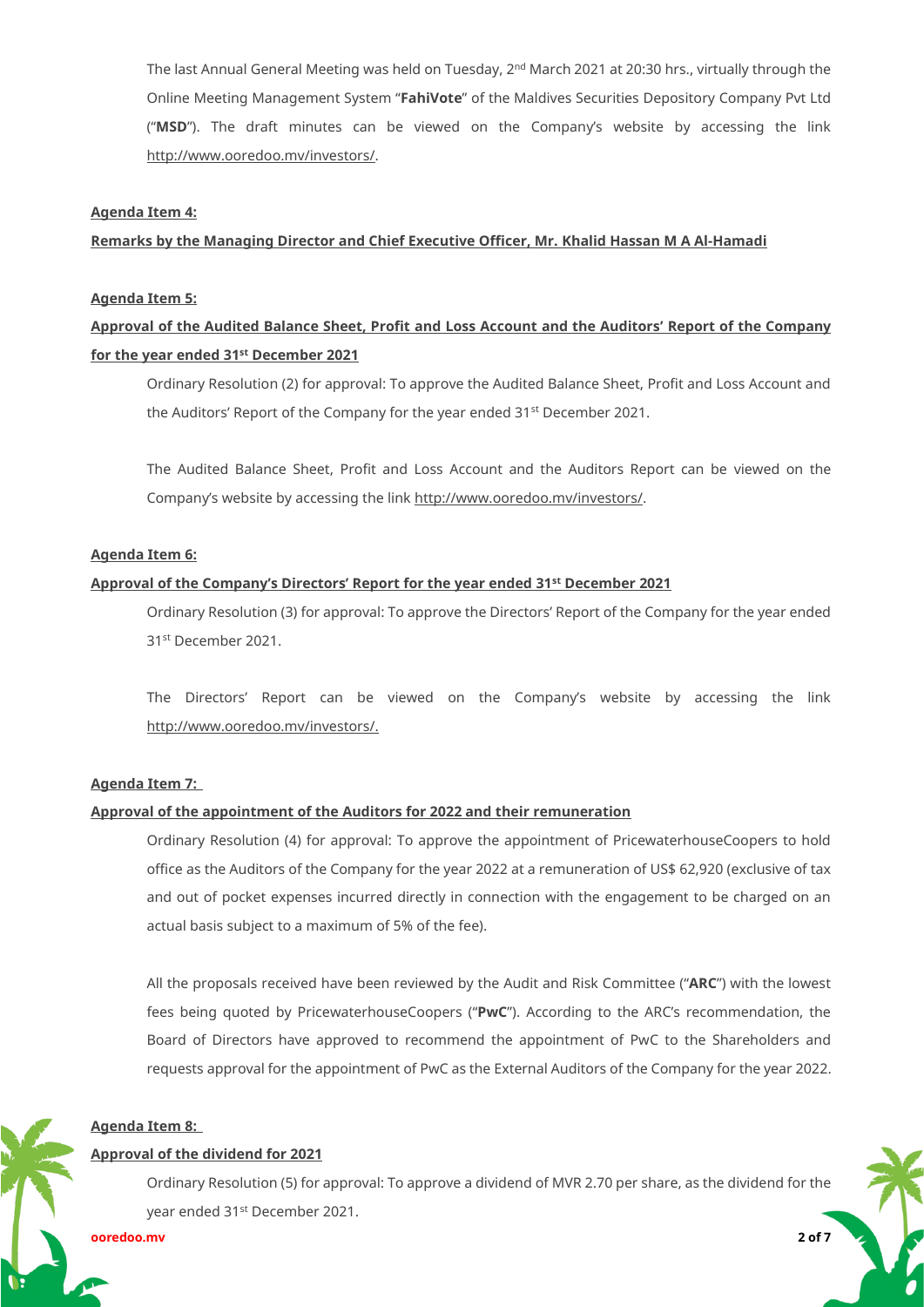## **Agenda Item 9:**

#### **Election of Director by the general Shareholders**

Ordinary Resolution (6) for approval: To approve the appointment of (*name of the elected Director*) as the Director to represent the general Shareholders on the Board of Directors of Ooredoo Maldives Plc, to hold office until the commencement of the Annual General Meeting to be held in the year 2024.

The general Shareholders of the Company hold 9.5% of the total issues shares of the Company. Pursuant to Clause 110 of the Articles of Association, the general Shareholders are entitled to elect 1 Director to the Board of Directors to represent such Shareholders. The term of office of the Director elected at this AGM shall expire upon the commencement of the Annual General Meeting held in 2024.

The names of the eligible candidates are stated below:-

- (a) Ms. Fareeha Shareef
- (b) Ms. Aishath Hussain Manik
- (c) Mr. Ibrahim Firushan

Profiles of the eligible candidates have been published on the Company's website and can be viewed by accessing the link [http://www.ooredoo.mv/investors/.](http://www.ooredoo.mv/investors/)

#### **Agenda Item 10:**

## **Discussions by Shareholders**

# **Agenda Item 11: Conclusion of the AGM**

#### **Comments on Agenda Items and Other Matters**

Shareholders who wish to comment on the Agenda Items of the AGM or any other matters are requested to send their comments/queries, including their Name and ID Card number (for Maldivians)/ Passport Number (for foreigners) along with a copy of the identification document, by no later than 20:30 hrs. on Saturday, 5<sup>th</sup> March 2022, by e-mail to [investor.relations@ooredoo.mv.](mailto:investor.relations@ooredoo.mv)

## **Copies of Documents**

Shareholders can obtain copies of the documents listed in the Agenda Items from our website [http://www.ooredoo.mv/investors/.](http://www.ooredoo.mv/investors/)

## **Shareholders eligible to attend the AGM**

Persons (including legal entities) registered as Shareholders of the Company as of 14:00 hrs. on Thursday, 17<sup>th</sup> February 2022 are eligible to attend and vote at the AGM.

#### **ooredoo.mv 3 of 7**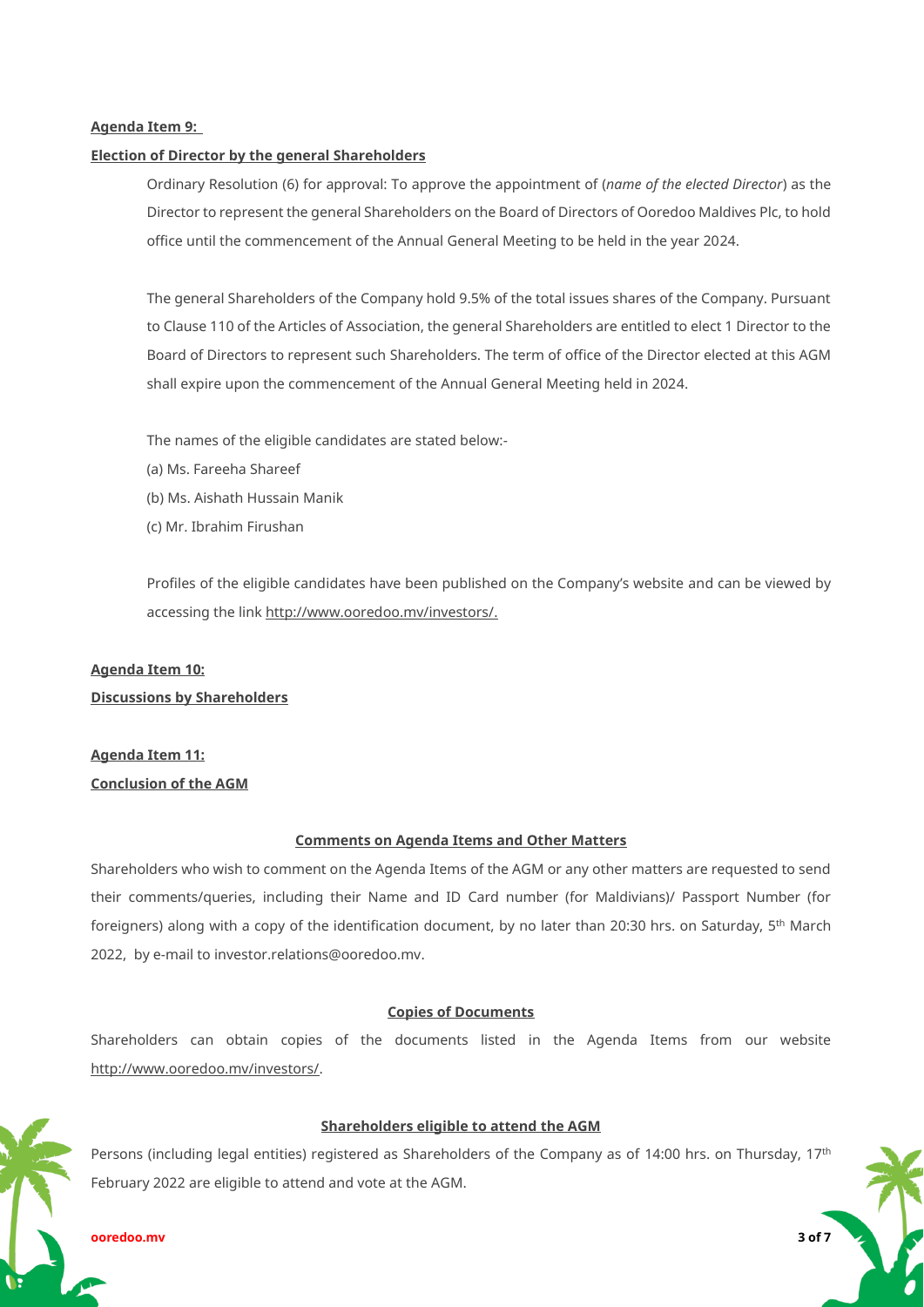Shareholders/ Proxy Holders requesting to attend the AGM "In-Person" will need to submit a copy of the Vaccination Card or Covid-19 Digital Certification issued by the Health Protection Agency (showing completion of prescribed doses of a Covid-19 vaccine).

#### **Pre-Registration Form**

Eligible Shareholders are requested to pre-register their attendance through MSD's online system "**Infinity**" <https://infinity.mv/> or by submitting a "**Pre-Registration Form**".

#### **Proxy Form**

A Shareholder entitled to attend, and vote is entitled to appoint one proxy to attend and vote in place of such Shareholder and such proxy need not be a Shareholder of the Company, but a Director cannot be a proxy for any Shareholder. A proxy must be over the age of 18 years on the date of registration as a proxy and **one person can only act as proxy for a maximum of 100 Shareholders**.

Shareholders who wish to appoint a proxy to attend the AGM on their behalf may do so through MSD's online system "**Infinity**" <https://infinity.mv/> or by submitting a "**Proxy Form**".

The Company may (but shall not be under any obligation) to call Shareholders to verify the appointment of a proxy.

#### **Proxy Revocation Form**

Any Shareholder who has appointed a proxy can thereafter attend the AGM in person only if the proxy has been revoked. The appointed proxy can be revoked through MSD's online system "**Infinity**" <https://infinity.mv/> or by submitting a "**Proxy Revocation Form**".

The Company may (but shall not be under any obligation) to call Shareholders to verify the revocation of a proxy.

#### **Submission of Forms**

Pre-Registration Forms, Proxy Forms and Proxy Revocation Forms (the "**Forms**") will be available on and can be downloaded from the Company's website [http://www.ooredoo.mv/investors/.](http://www.ooredoo.mv/investors/) 

Forms must be submitted by no later than 20:30 hrs. on Saturday, 5<sup>th</sup> March 2022. The Forms should be sent by email to [investor.relations@ooredoo.mv](mailto:investor.relations@ooredoo.mv) or submitted to Ooredoo Maldives Plc's Office at 6<sup>th</sup> Floor, H. Sunleet, Boduthakurufaanu Magu, Male', Republic of Maldives.

Forms which are incomplete, illegible, unclear or do not contain all the supporting documents can be rejected at the discretion of the Company.

Registered attendees will receive a text message from the Maldives Securities Depository Company Pvt Ltd ("**MSD**") confirming registration for the AGM.

**ooredoo.mv 4 of 7**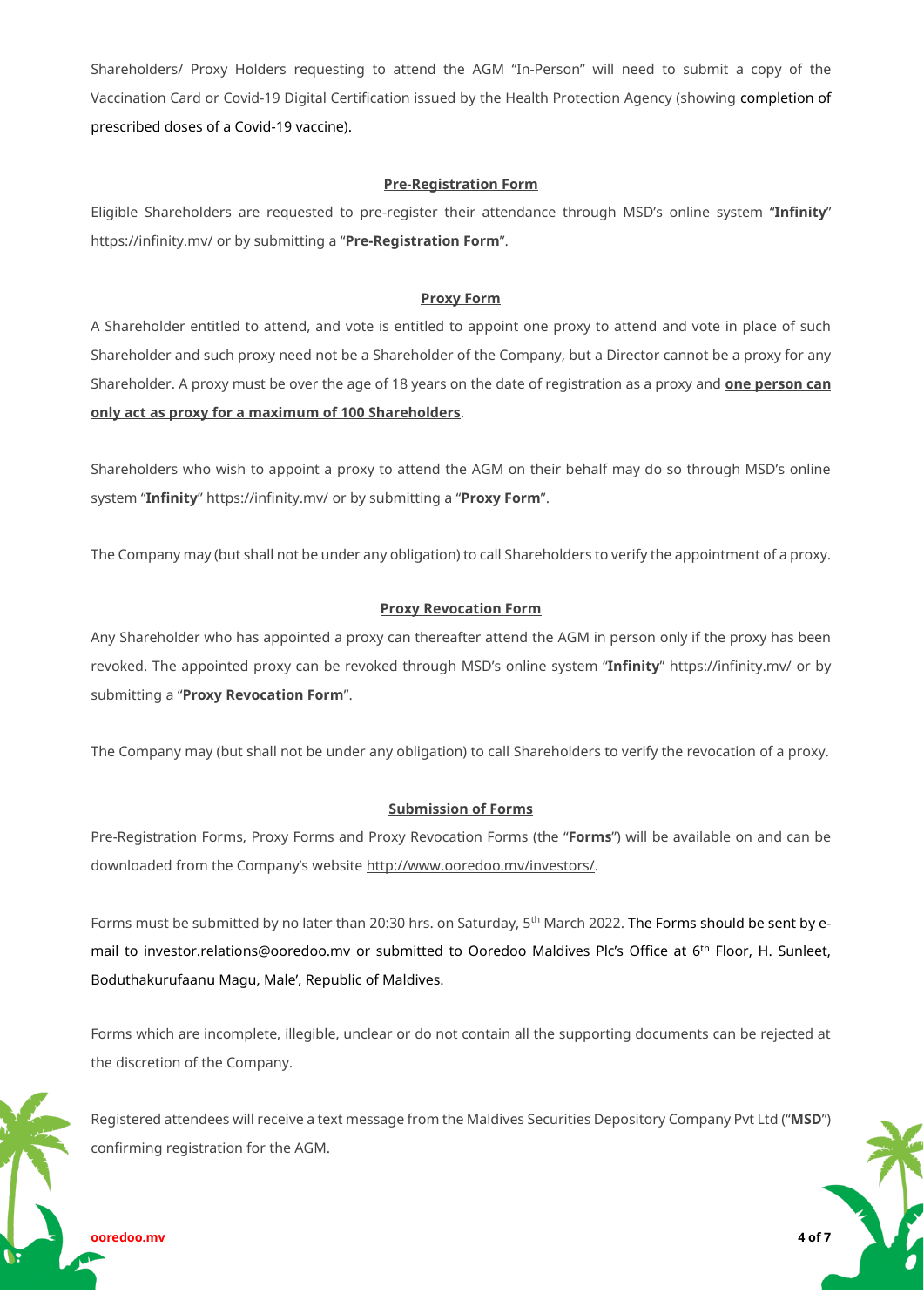#### **Registration through Infinity**

Eligible Shareholders can pre-register, submit their proxy and revoke their proxy through MSD's online system "**Infinity**" <https://infinity.mv/> ", until 20:30 hrs. on Saturday, 5th March 2022.

How to Sign Up and Log in to Infinity:

- Visit the link **<https://infinity.mv/>**.
- If you have already registered on Infinity, use your username and password to log in to your account.
- If you have not yet registered on Infinity, click "**Create Infinity ID**" and sign up. You will receive an e-mail or an SMS with details for registering. Once you are registered, you can sign in to your account.
- After logging in to your account, click the tab "**FahiVote**" and select "**Ooredoo Maldives AGM**". You can Pre-Register and appoint a Proxy for the Ooredoo Maldives AGM thereafter.

A video about registration on Infinity is available on our websit[e http://www.ooredoo.mv/investors/.](http://www.ooredoo.mv/investors/)

Further details about registration on Infinity can be obtained by contacting MSD on their phone number 3307878 or by e-mailing [support@depository.mv.](mailto:support@depository.mv) 

#### **Participation at the AGM on Monday, 7th March 2022**

#### **Shareholders requesting to attend the AGM In-Person:**

The number of Shareholders who can attend the AGM by being physically present at the AGM venue, will be limited in accordance with Maldives Government restrictions applicable at the time of the AGM and physical distancing requirements to be maintained at the AGM venue. Shareholders (who have indicated a preference to physically attend the AGM venue and join the AGM) will be informed by 18:00 hrs. on Sunday, 6th March 2022, if they can do so or if attendance will have to be online.

# Registration at AGM Venue on Monday, 7th March 2022 for Shareholders and Proxy Holders attending the AGM In-Person

Shareholders and Proxy Holders who have been notified that they can attend the AGM In-Person, are requested to be present at the Event Hall of Crossroads Maldives for registration between 19:30 hrs. and 20:30 hrs. on Monday, 7<sup>th</sup> March 2022 prior to entering the AGM venue.

Please present your identification (identity card/ passport) to the counter for registration. Shareholders or Proxy Holders who do not register at the counter prior to entering the AGM venue will not be entitled to participate and vote at the AGM.

All Shareholders and Proxy Holders attending the AGM In-Person are requested to log in to FahiVote on Monday, 7 th March 2022 between 20:15 hrs. and 20:30 hrs. using the log in details sent to the Shareholders/ Proxy Holders.

**ooredoo.mv 5 of 7** The Company reminds all Shareholders and persons attending as Proxy Holders that attendance In-Person at the AGM venue is subject to applicable Government restrictions and physical distancing requirements to be maintained at the AGM venue. Subject to circumstances applicable to a Shareholder and/or Proxy Holder, the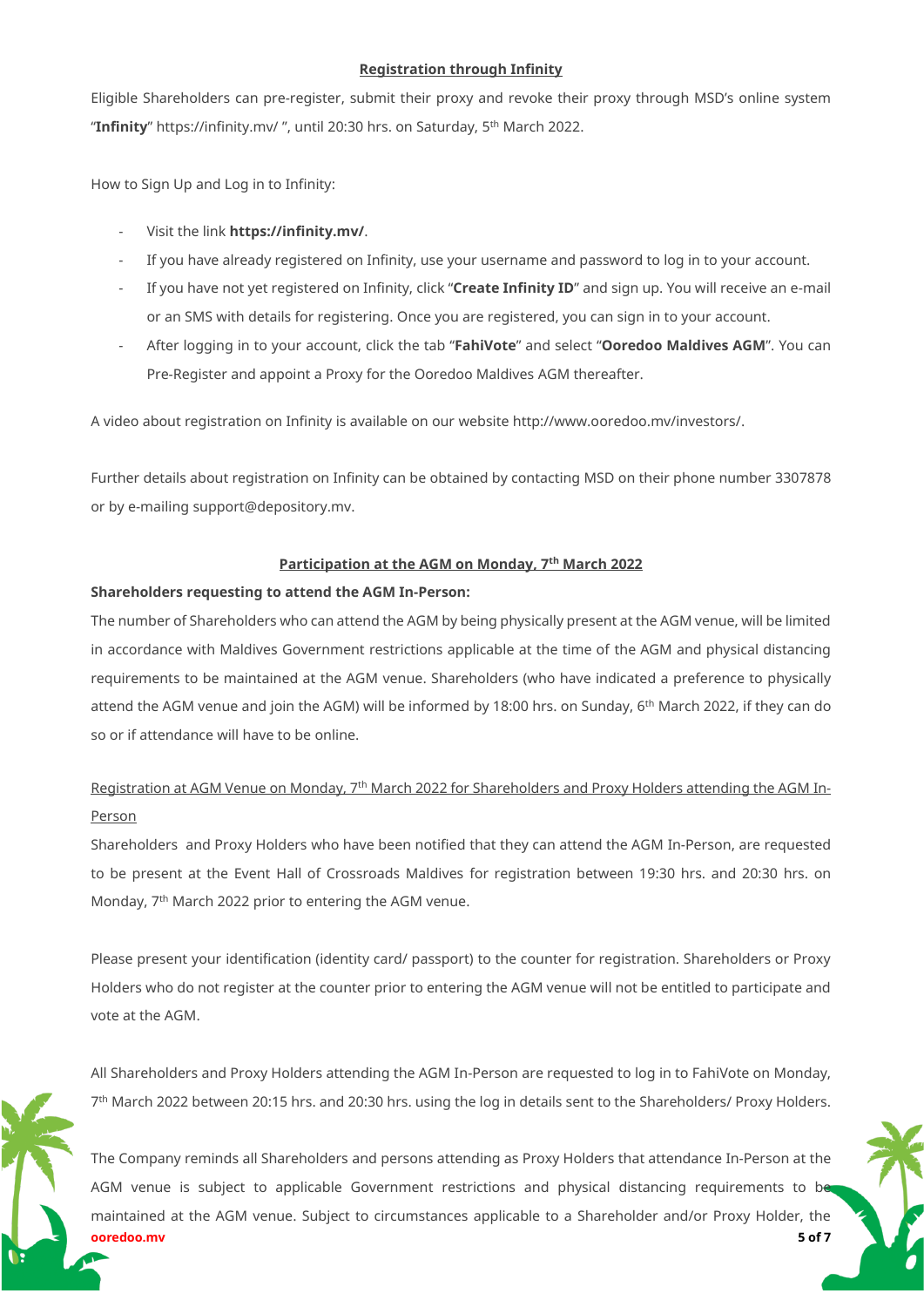Company reserves the right to refuse entry to the AGM venue and request the Shareholder and/or Proxy Holder to attend the AGM online.

## Travel arrangements between Male' and Crossroads Maldives

Transport will be arranged for the Shareholders and Proxy Holders between Male' and Crossroads Maldives.

Departure times from Male' (Jetty number 1) to Crossroads Maldives is arranged as below:

- 1<sup>st</sup> departure is at 19:15 hrs.
- 2<sup>nd</sup> departure is at 19:30 hrs.

Departure times from Crossroads Maldives to Male' (Jetty number 1) is arranged as below:

- 1<sup>st</sup> departure is at 22:45 hrs.
- 2<sup>nd</sup> departure is at 23:00 hrs.

We respectfully request all Shareholders and Proxy Holders confirmed for In-Person attendance at the AGM venue to please be on time for the departures as scheduled, as we will not be able to organize alternative travel arrangements.

## **Shareholders attending the AGM Online:**

All Shareholders and Proxy Holders attending the AGM online are requested to log in to FahiVote on Monday, 7<sup>th</sup> March 2022 between 20:15 hrs. and 20:30 hrs. using the log in details sent to the Shareholders/ Proxy Holders.

## **Lodging of Complaints**

Shareholders who wish to raise any issues regarding registrations or any AGM matters, should do so by no later than 12:00 hrs. on Sunday, 6<sup>th</sup> March 2022. The Company may, but shall not be under any obligation to respond to any complaints lodged after this time.

## **General Information on Voting**

All Shareholders of the Company as of 14:00 hrs. on Thursday, 17 th February 2022 are eligible to attend the AGM in person or by proxy and participate and vote in person or by proxy.

Shareholders under the age of 18 can be represented at the AGM by the person on record with the Company as the guardian of the Shareholder. Guardians who wish to appoint a proxy to represent the minor Shareholder at the AGM can do so by submitting a Proxy Form.

Each Shareholder who is present in person (or by proxy) shall have 1 (one) vote per Agenda Item. A video including details about voting through FahiVote is available on our website [http://www.ooredoo.mv/investors/.](http://www.ooredoo.mv/investors/)

 $- FND -$ 

**Contact Information:** Ms. Arushee Mohamed Head of Investor Relations T: +960 961-1657 E-mail: investor.relations@ooredoo.mv

**ooredoo.mv 6 of 7**